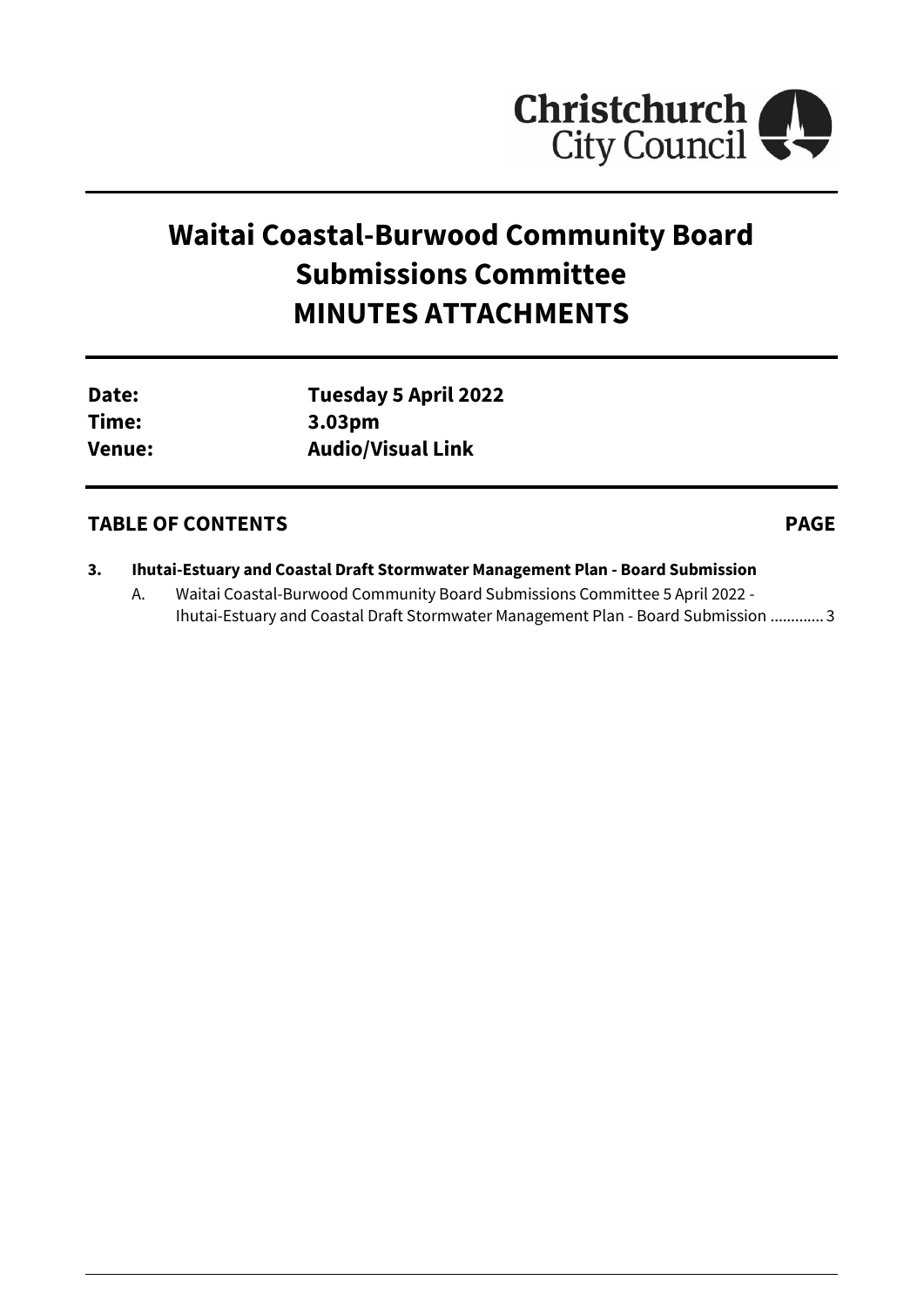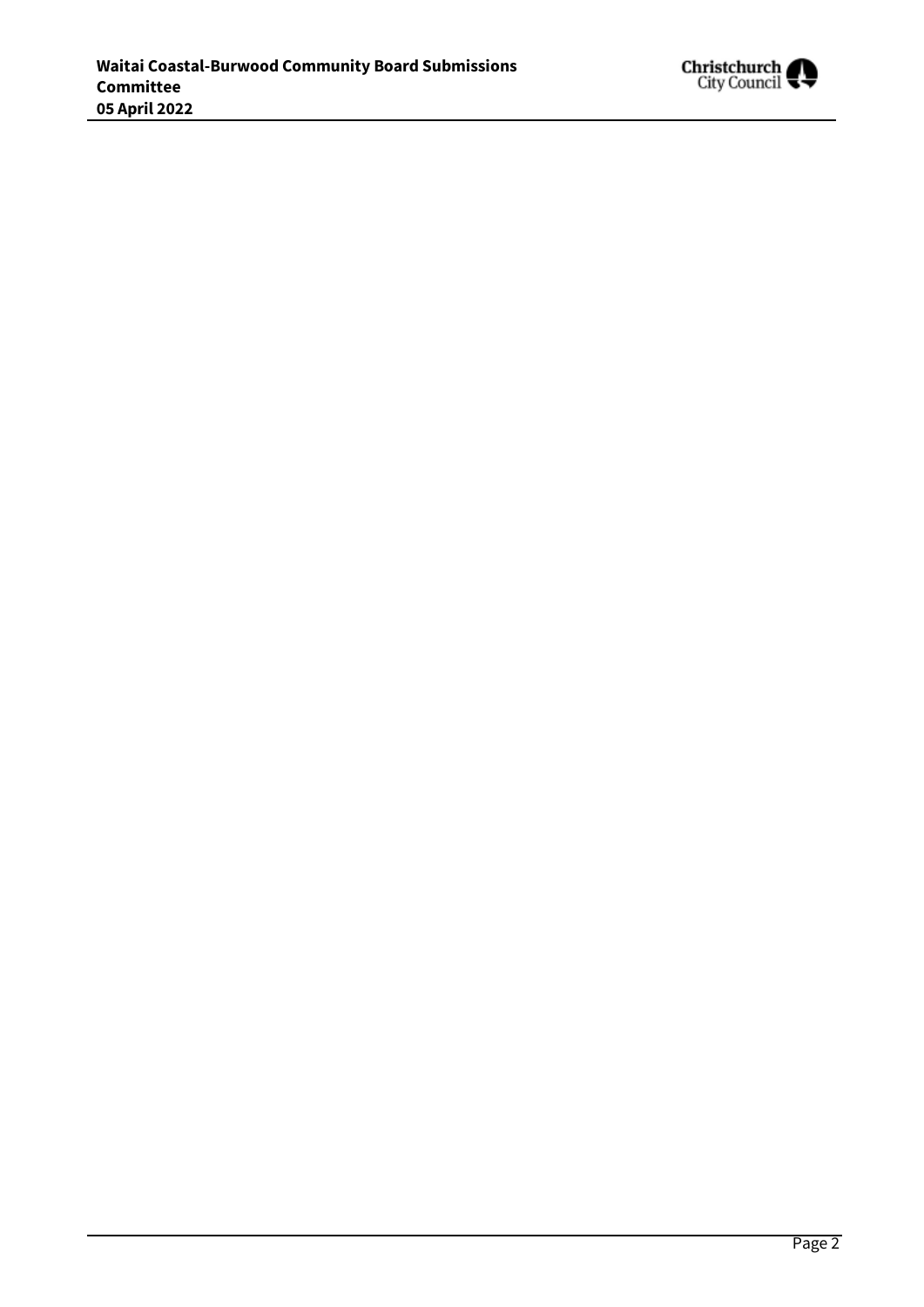<span id="page-2-0"></span>

| <b>SUBMISSION TO:</b> | Christchurch City Council                                                                                                            |
|-----------------------|--------------------------------------------------------------------------------------------------------------------------------------|
| ON:                   | Ihutai-Estuary and Coastal Draft Stormwater Management Plan                                                                          |
| BY:                   | Waitai Coastal-Burwood Community Board                                                                                               |
| CONTACT:              | Bebe Frayle<br>Chairperson, Submissions Committee<br>C/- PO Box 73023<br>CHRISTCHURCH 8154<br>021 852 645<br>bebe.frayle@ccc.govt.nz |

#### **1. INTRODUCTION**

The Waitai Coastal-Burwood Community Board appreciates the opportunity to make a submission to the Christchurch City Council on the Ihutai-Estuary and Coastal Draft Stormwater Management Plan.

The Board wishes to be heard in support of this submission.

In preparation for this submission, the Board hosted a Resident's Association Forum to get feedback from the residents in our Wards on this plan. The feedback we received is reflected in this document.

### **2. SUBMISSION**

Do you have any feedback on this plan's proposed goals?

#### **Goal 1 – 4**

The Board recognises the importance of controlling contaminants entering our waterways and stormwater system, and supports the mitigations described in the plan.

We note that some of the mitigations involve changes that residents may be asked to make (e.g. painting their roof or changing brake pads). The Board recommends that the Council consider providing a subsidy for this, or preferrably, advocating for a central government subsidy to assist with the financial impact of these mitigations.

While we understand that reduction/removal of contaminants is important, it is not the most pressing concern our residents have around Ihutai Estuary stormwater issues – earthquake legacy issues are far more important. Until these are resolved, it is difficult to focus on other matters.

#### **Goal 5**

Engaging with residents and providing them with information about what they can do to help mitigate stormwater contamination is a good first step. The Board sees this as a starting point for a conversation about the importance of cleaning up our waterways.

Because this issue impacts on our Coastal residents more than it might on other suburbs, there is a concern that residents in other parts of the city will be less concerned about issues that are not happening in their area. The education needs to stress that stormwater management requires a city-wide response, it's not just an issue for riverside or coastal communities to deal with.